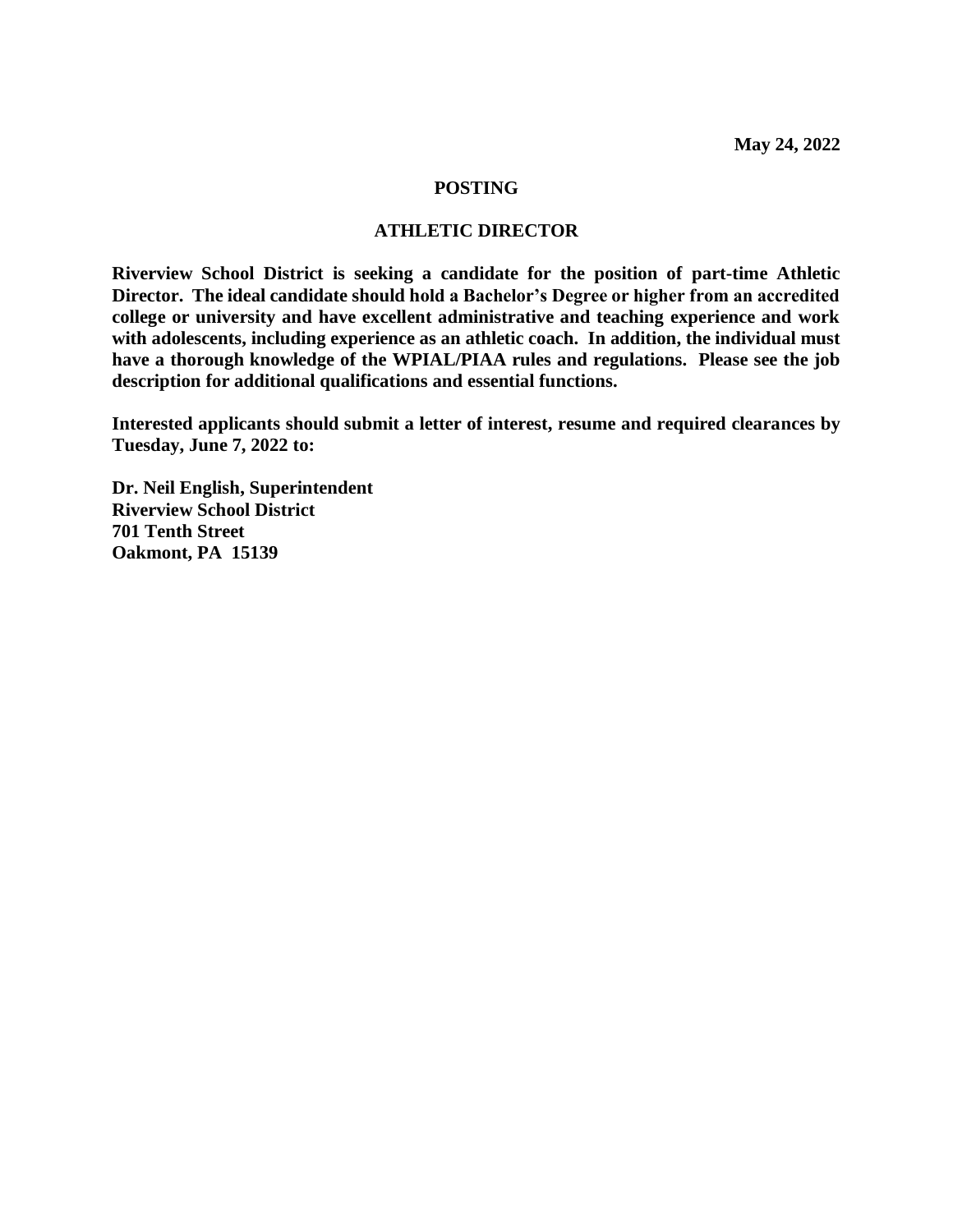## **RIVERVIEW SCHOOL DISTRICT ATHLETIC DIRECTOR JOB DESCRIPTION**

# **TITLE: ATHLETIC DIRECTOR**

# **QUALIFICATIONS:**

- 1. Hold a Bachelor's Degree or higher from an accredited college or university.
- 2. Hold and maintain a valid driver's license with no serious violations.
- 3. Hold and maintain current first aid certification and CPR certification along with any/all current clearance and health requirements.
- 4. Have excellent administrative and teaching experience and work with adolescents, including experience as an athletic coach.
- 5. Demonstrate excellent organizational skills and the ability to motivate people.
- 6. Have excellent integrity and demonstrate good moral character and initiative.
- 7. Demonstrate an understanding of the regulations regarding the operation of an athletic program.
- 8. Demonstrate ability to utilize, recognize student talent and resources associated with student clubs/groups and integrate cross-curricular experience within the Athletic Department.
- 9. Exhibit a personality that demonstrates leadership, enthusiasm, and interpersonal skills to relate well with students, staff, administration, parents, and the community.
- 10. Demonstrate the ability to communicate effectively in English, both orally and in writing, using proper grammar and vocabulary.
- 11. Demonstrate the ability to use electronic equipment for word processing, data management, information retrieval, visual and audio presentations, and telecommunications.
- 12. Demonstrate the ability to supervise others.
- 13. Demonstrate the ability to utilize financial accounting practices as related to position.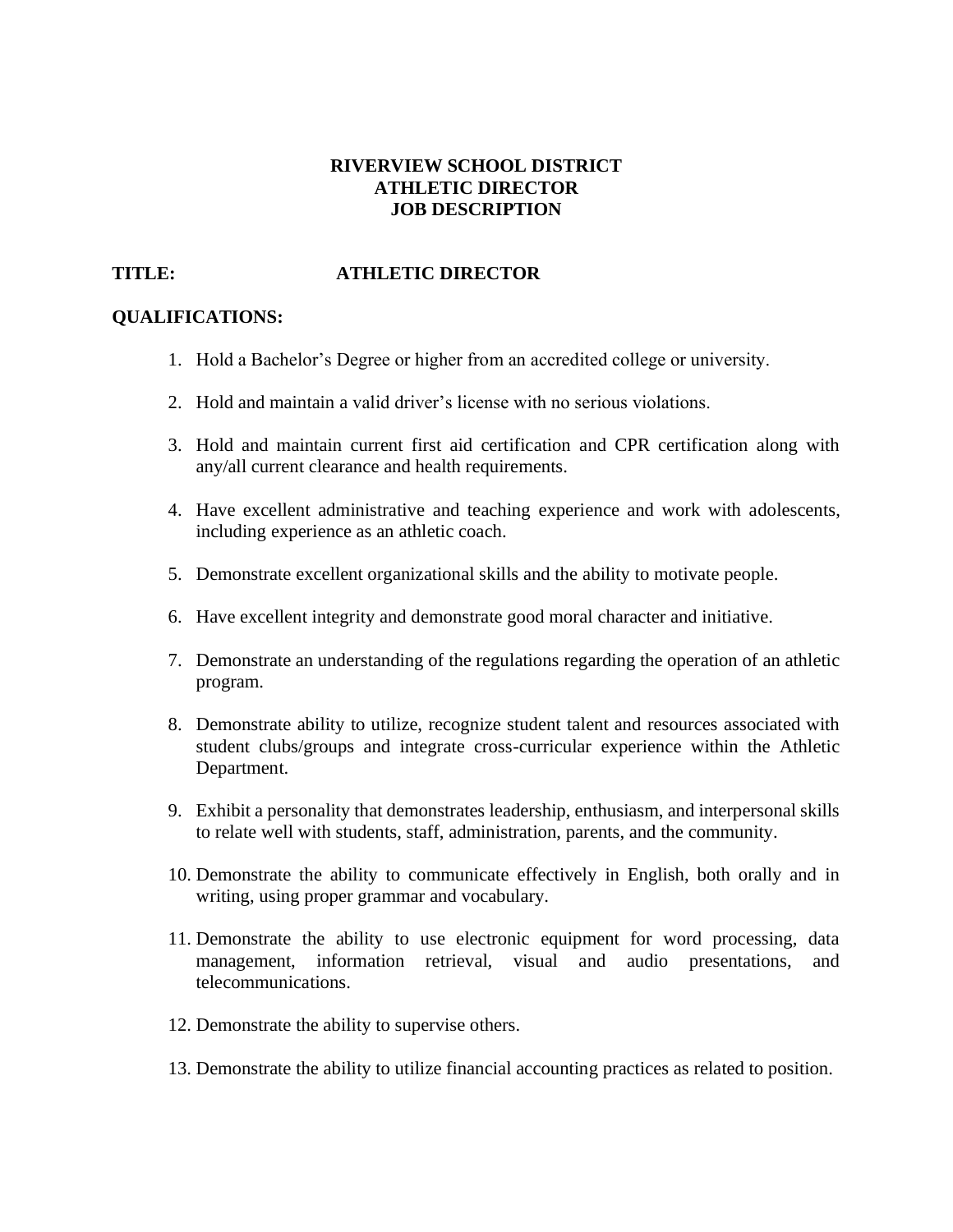14. Meet such alternatives to the above qualifications as the Superintendent may find appropriate and acceptable.

| <b>REPORTS TO:</b> | Principal                                                                                                                                                                                                                                                                                                                                                                                                                                                                                                                                                                                                                                                                                                                                                                                   |
|--------------------|---------------------------------------------------------------------------------------------------------------------------------------------------------------------------------------------------------------------------------------------------------------------------------------------------------------------------------------------------------------------------------------------------------------------------------------------------------------------------------------------------------------------------------------------------------------------------------------------------------------------------------------------------------------------------------------------------------------------------------------------------------------------------------------------|
| <b>SUPERVISES:</b> | Athletic Coaches, Athletic Trainers and all other Athletics Personnel<br>and Volunteers who service District athletic programs.                                                                                                                                                                                                                                                                                                                                                                                                                                                                                                                                                                                                                                                             |
| <b>GOAL:</b>       | leadership in the development, organization,<br><b>Provides</b><br>implementation, coordination, and evaluation of the athletic<br>programs. Achieving excellence requires that the Athletic Director<br>work collaboratively to lead and nurture members of the staff and to<br>communicate effectively with parents, members of the community,<br>and colleagues in other districts and schools. Inherent in the position<br>are the responsibilities for planning, program evaluation, personnel<br>management, and financial management. To use leadership,<br>supervisory and administrative skills to establish a competitive<br>athletic program for the Riverview School District that complies<br>with the District's Strategic Plan, Board Policy, and WPIAL/PIAA<br>regulations. |

### **ESSENTIAL FUNCTIONS:**

- 1. Maintains and utilizes leadership qualities that include maturity, professionalism, discipline, encouragement, respect, an understanding of adolescent needs and a studentfocused philosophy.
- 2. Maintain complete athletic records for all sports including required personnel documentation.
- 3. Oversees Athletic Department Secretary.
- 4. Check the eligibility of all athletes.
- 5. Ensures District and Athletic Department website is informative and updated on a regular basis.
- 6. Plan and arrange for pep rallies and award assemblies of relevant student groups including integration to enlist student involvement in a holistic manner.
- 7. Works with community and elementary/middle school grade feeder systems to bridge and grow varsity program success.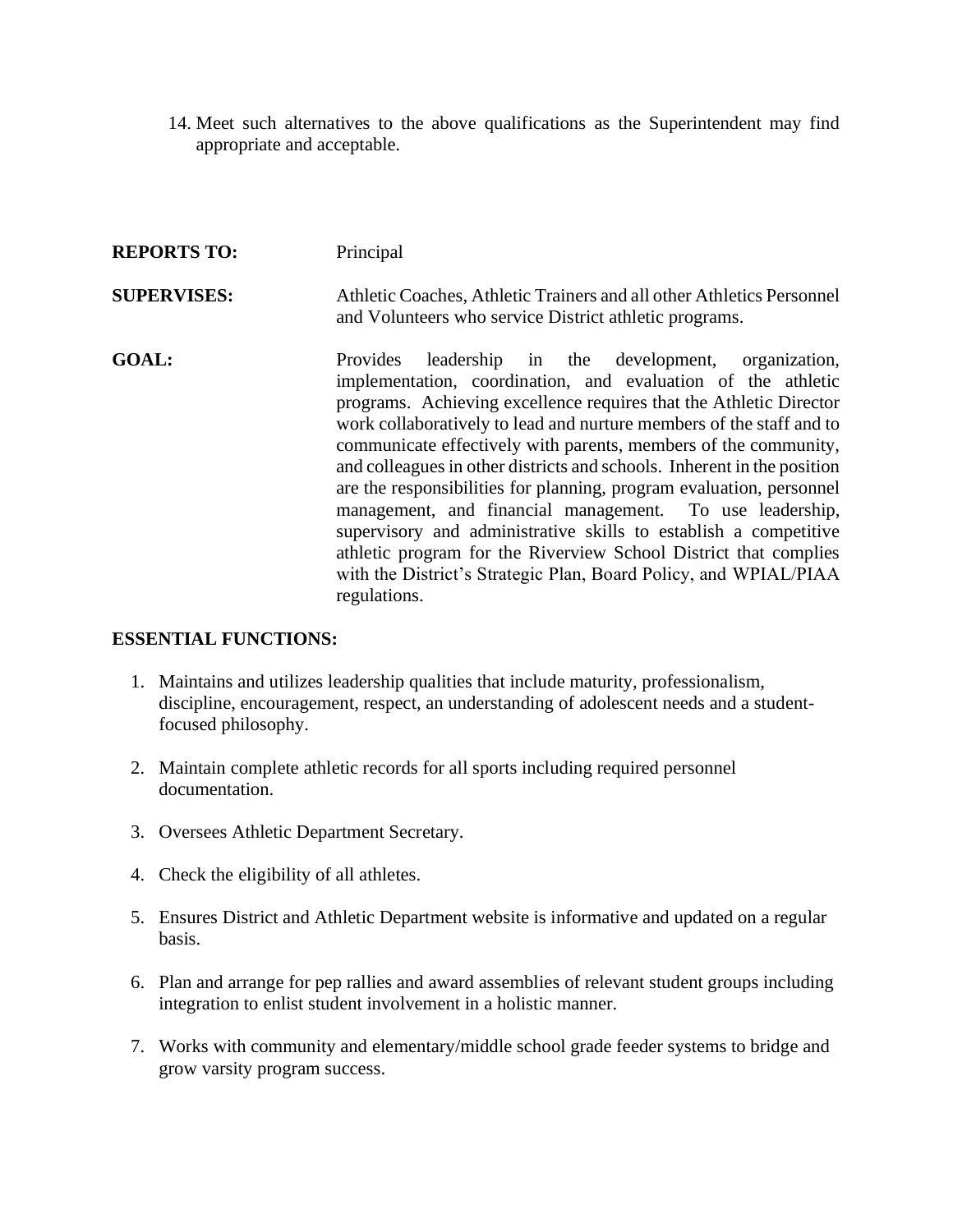- 8. Be responsible for publicity and press releases concerning athletics.
- 9. Assume leadership in the development of the Varsity, Junior Varsity, Freshman, and Junior High programs.
- 10. Attend all home games, meets and contests and attend away games when possible, or appoint a representative to act on behalf of the Athletic Director.
- 11. Maintain a thorough knowledge of the WPIAL/PIAA rules and regulations.
- 12. Represent the school at athletic meetings when assigned.
- 13. Prepare a budget each year to cover the required expenditures necessary to conduct the total interscholastic athletic program along with the Principal and Business Manager.
- 14. Keep on file a complete financial record of receipts and expenditures following district business office processes and procedures.
- 15. Be responsible for submitting a requisition for all athletic equipment and supplies.
- 16. Educate and monitor all athletic coaches regarding District purchasing requirements, fundraising procedures, and other District financial practice processes and protocol to ensure District procedures are followed.
- 17. Check that all athletes are properly covered by medical insurance.
- 18. Develop a District Coach and Student Handbook.
- 19. Represent the school district as Tournament Manager for all league, district and state events that are assigned to the school district.
- 20. Supervise the Athletic Trainer.
- 21. Ensure equity in athletics.
- 22. Supervises coaching staff.
- 23. Assist student athletes as an advisor and assist them in finding colleges, scholarship, and college applications.
- 24. Promote the athletic program.
- 25. Address Title IX regulations and compliance.
- 26. Keep an inventory of all athletic equipment and supplies.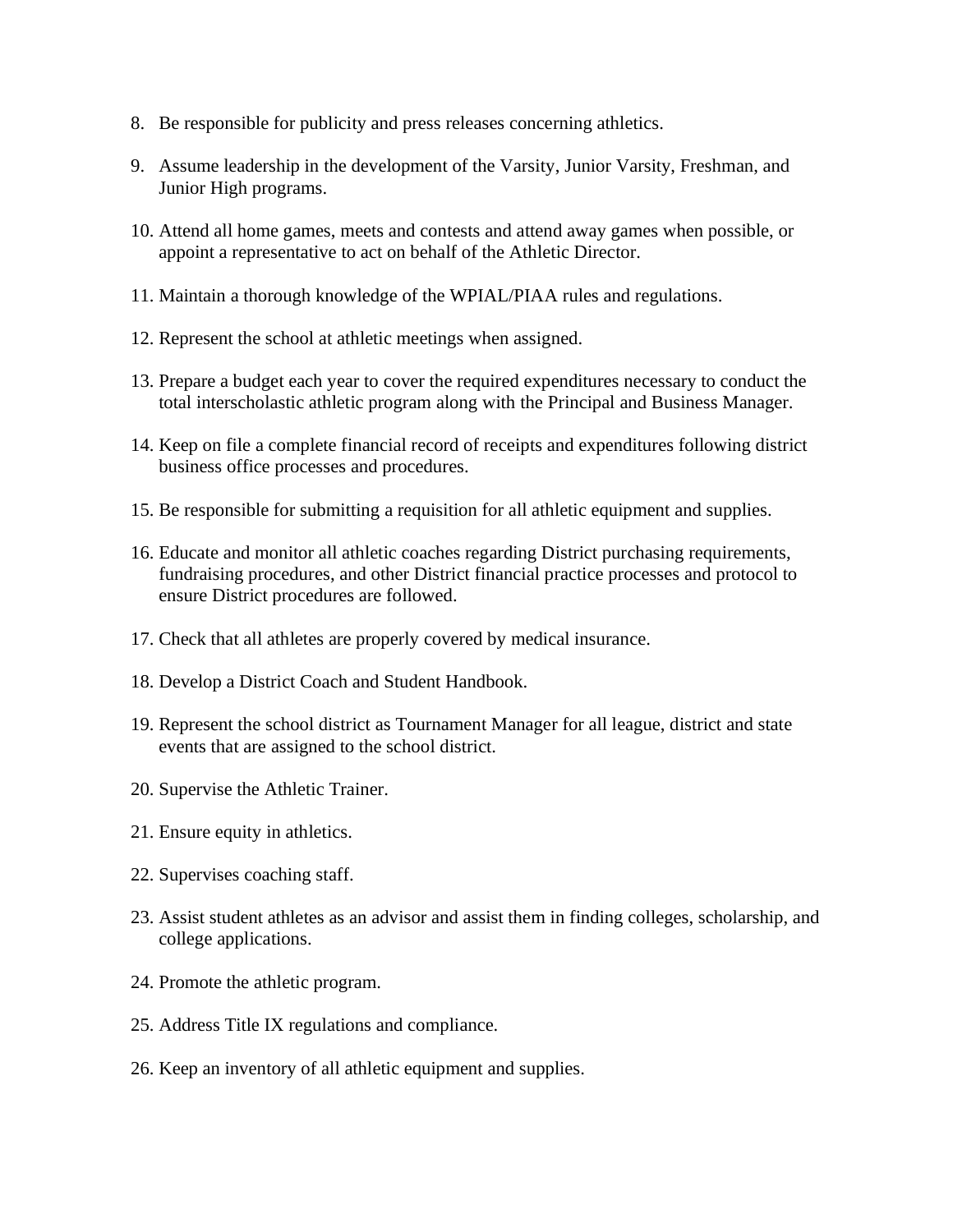- 27. Be responsible for the care, maintenance and storage of all athletic equipment
- 28. Attend professional meetings with the members of the Athletic Department.
- 29. Arrange for all athletes to have medical examinations.
- 30. Approve all recommendations for athletic awards.
- 31. Maintain a coach's end of season report which will include:
	- Scores of every contest held.
	- Records (school, district, state, league) established by the team or individual participant.
	- Honor and award winners.
	- Individual participation summaries.
	- Recommendations for next season.
	- Annual inventory at the end of the season and prior to ordering for the next season.
	- Budget requests from each coach.
	- Eligibility lists kept up-to-date for all individual and team participants.
	- Letter winners and awards.
- 32. Post available coaching positions in collaboration with Superintendent.
- 33. Provide in-service training for Coaches.
- 34. Implement Coaches' hiring processes utilizing district hiring protocol.
- 35. Creates and uses an effective annual Coach evaluation tool that aligns with individual job descriptions and hold all coaches to high expectations.
- 36. Arrange schedules for all athletic contests and file contracts in the Athletic Director's office.
- 37. Arrange transportation for all athletic teams and assures appropriate district procedures are followed regarding transportation needs.
- 38. Contract officials for all home games. There should be on file a written contract with each official assigned to work at the school for an athletic event.
- 39. Provide the proper administration and supervision of all athletic contests. This would include:
	- Selling and taking of tickets
	- Arranging for sufficient police/security coverage.
	- Arranging for medical and ambulance coverage.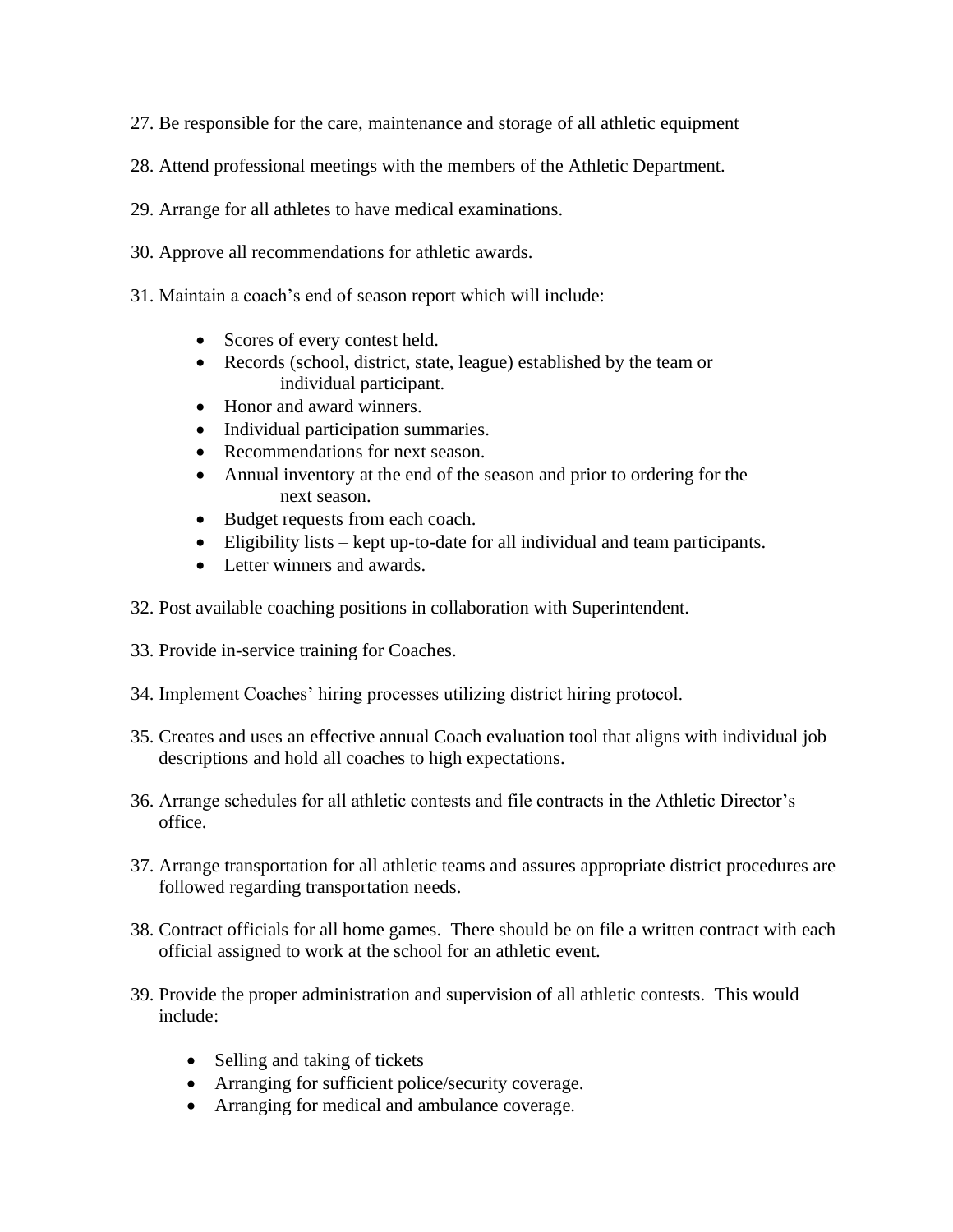- Providing seating facilities for teams and spectators.
- Providing necessary facilities for the visiting teams.
- Providing the necessary game equipment
- Setting up the facility for game time.
- 40. Secures workers for all athletic events.
- 41. Secure facilities needed for all athletic events following all district procedures through collaboration with Administrative team.
- 42. Arrange a pre-game and half-time programs at athletic events with a focus on student engagement and cross curricular priorities.
- 43. Develop game programs for all sports.
- 44. Develop and print athletic event schedules.
- 45. Assures appropriate district procedures are followed regarding transportation needs.
- 46. Establish and monitor procedures that create and maintain attractive, organized, functional, healthy, clean, and safe facilities, with proper attention to the visual, acoustic, and thermal environments.
- 47. Regularly inspect all department facilities and grounds to ensure compliance with all applicable codes and regulations.
- 48. Establish a professional rapport with students and with staff that earns their respect. Maintain visibility with students, staff, parents, and the community, attending practices and events regularly.
- 49. Display the highest ethical and professional behavior and standards when working with students, parents, school personnel, and agencies associated with the school.
- 50. Serve as a role model for students, dressing professionally, demonstrating good sportsmanship, the importance and relevance of learning, accepting responsibility, and pride in the education profession.
- 51. Notify immediately appropriate personnel and agencies, and follow established procedures when there is evidence of substance abuse, child abuse, child neglect, severe medical or social conditions, potential suicide or individuals appearing to be under the influence of alcohol, controlled substances, or anabolic steroids.
- 52. Keep the staff informed and seek ideas for the improvement of the department. Conduct meetings as necessary for the proper functioning of the instructional and athletic programs.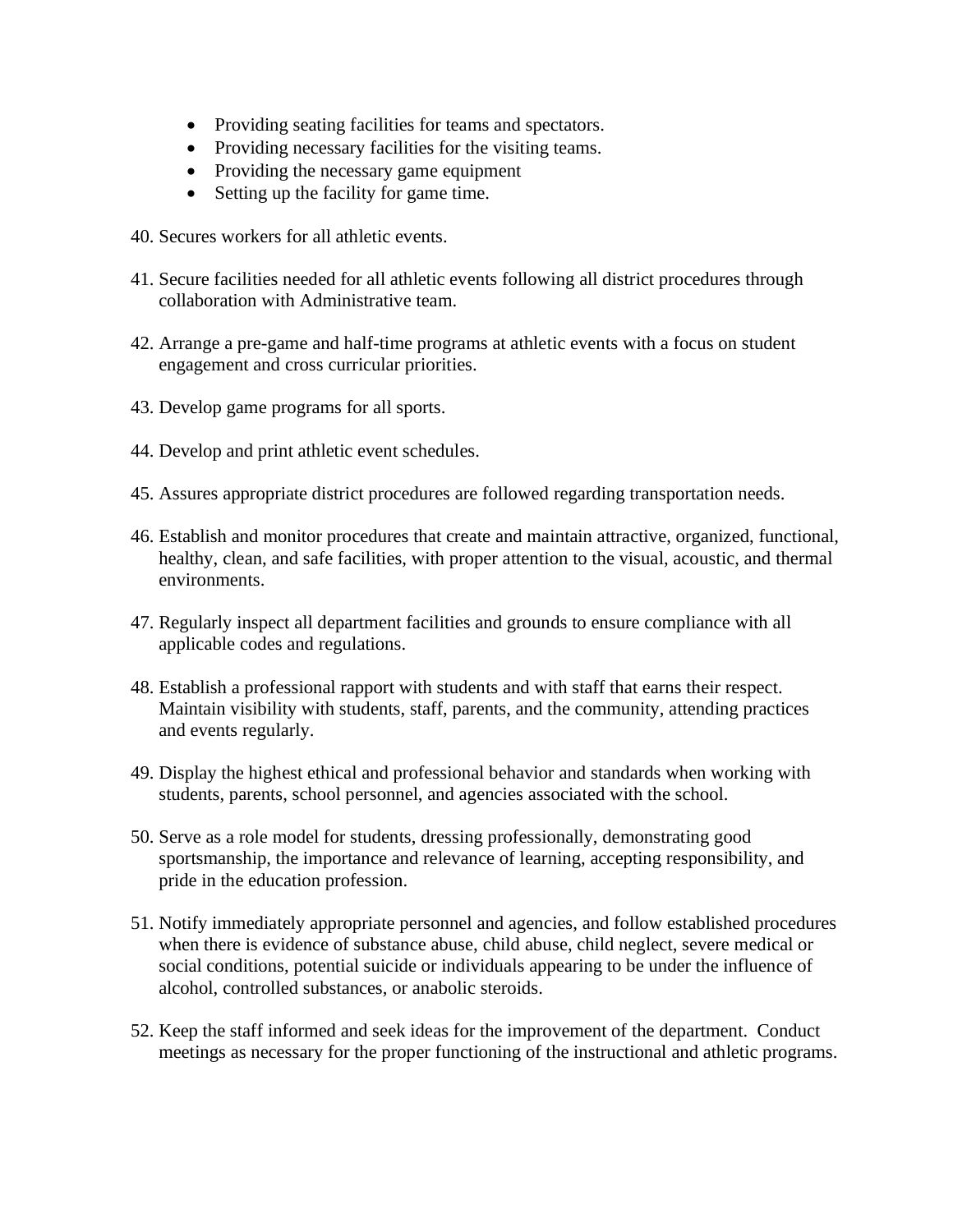- 53. Use effective presentation skills when addressing students, staff, parents, and the community, including appropriate vocabulary and examples, clear and legible visuals, and articulate and audible speech.
- 54. Use excellent written and oral English skills when communicating with students, parents, and colleagues.
- 55. Complete in a timely fashion all records and reports as required by law and regulation or requested by the Superintendent. Answer correspondence promptly.
- 56. Communicate with the Superintendent and with the Principal regularly about the needs, successes, and general operation of the athletic programs. Recommend policies and procedures to promote a healthy and supportive climate for athletics.
- 57. Follow procedures for safe storing and integrity of all public and confidential school records, ensuring that personnel and student record keeping procedures comply with State and federal law and district policy.
- 58. Protect confidentiality of records and information gained as part of exercising professional duties and use discretion in sharing such information within legal confines.
- 59. Represent the school and district at community, State, athletic league, WPIAL, PIAA, and professional meetings.
- 60. Continue to grow professionally through collaboration with colleagues and professional growth experiences.
- 61. Summarize, interpret, and disseminate current developments in comprehensive health education, physical education, Athletics, and Student Activities through reading of professional journals, participation in professional development, and involvement in professional organizations.
- 62. Maintain in working condition and safely operate electronic and other equipment needed to carry out job functions and responsibilities.
- 63. Perform any duties that are within the scope of employment and certifications, as assigned by the Superintendent and not otherwise prohibited by law or regulation.
- 64. Adhere to Pennsylvania school law, State Board of Education rules and regulations, Board of Education policies and regulations, and contractual obligations.

# **PHYSICAL DEMANDS:**

The physical demands described here are representative of those that must be met by an employee to successfully perform the essential responsibilities and functions of the job and are not meant to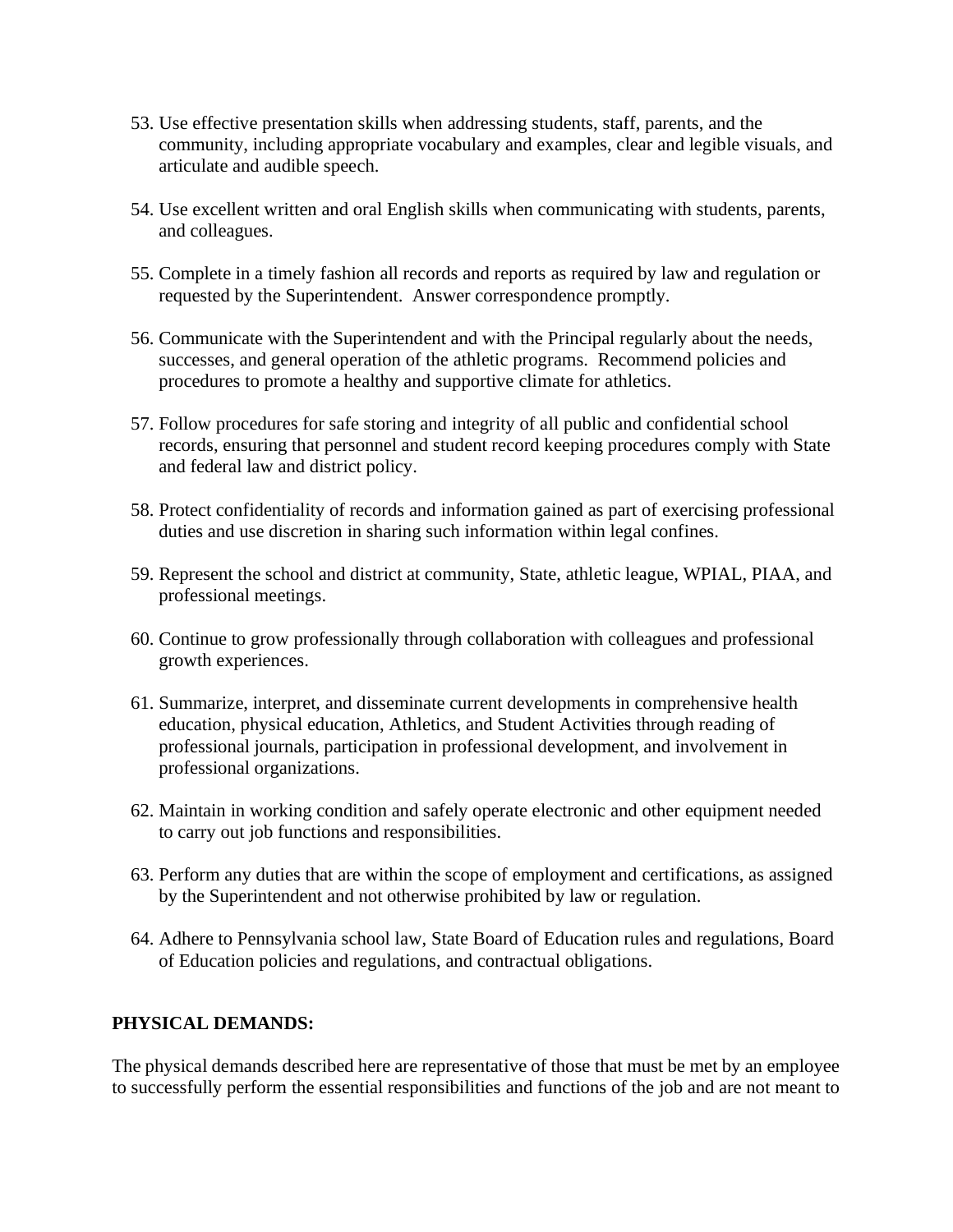be all inclusive. Reasonable accommodation may be made to enable individuals with disabilities to perform the essential responsibilities and functions of the job.

Unless reasonable accommodations can be made, while performing this job the staff member shall:

- 1. Use strength to lift items needed to perform the functions of the job.
- 2. Sit, stand and walk for required periods of time.
- 3. Use close vision, color vision, peripheral vision and depth perception along with the ability to focus vision.
- 4. Communicate effectively using proper grammar and vocabulary.
- 5. Reach with hands and arms and use hands and fingers to handle objects and operate tools, computers, and/or controls.

# **ENVIRONMENTAL DEMANDS:**

The environmental demands described here are representative of those that must be met by an employee to successfully perform the essential responsibilities and functions of the job and are not meant to be all inclusive.

- 1. Exposure to a variety of childhood and adult diseases and illnesses.
- 2. Occasional exposure to a variety of weather conditions.
- 3. Exposure to heated/air conditioned and ventilated facilities.
- 4. Exposure to a building in which a variety of chemical substances are used for cleaning, instruction, and/or operation of equipment.
- 5. Function in a workplace that is usually moderately quiet but that can be noisy at times.

# **TERMS OF EMPLOYMENT:**

Part-time, year long, salary position.

Salary, work schedule and other conditions of employment in accordance with the policies of the Riverview School District.